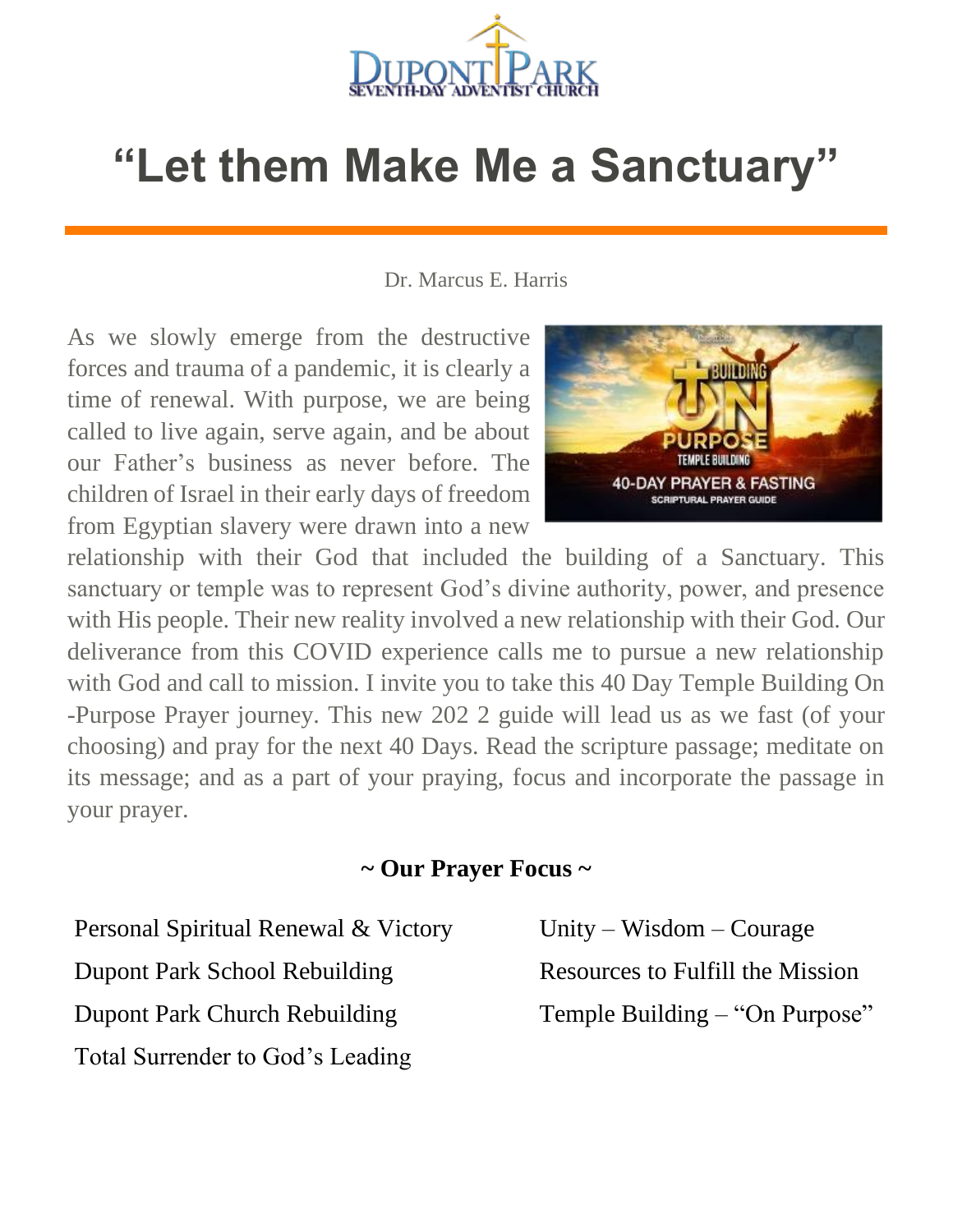

## **GUIDE**

| DAY <sub>1</sub> | Psalm 127:1             |
|------------------|-------------------------|
| DAY 2            | 2 Chronicles 6:27 -30   |
| DAY 3            | Psalm 119:35            |
| DAY 4            | John 15:4 - 5           |
| DAY 5            | John 15:7 - 1 1         |
| DAY 6            | Deuteronomy 31:6        |
| DAY 7            | James 1:5 - 8           |
| DAY 8            | James 2:14 - 26         |
| DAY 9            | James 3:16 -18          |
| <b>DAY 10</b>    | Jeremiah 1:7 - 10       |
| <b>DAY 11</b>    | Isaiah 1:16 - 20        |
| <b>DAY 12</b>    | Matthew $6:25 - 30$     |
| <b>DAY 13</b>    | Matthew 6:31 -34        |
| <b>DAY 14</b>    | <b>Matthew 7:7 -11</b>  |
| <b>DAY 15</b>    | Psalm 84:8 -12          |
| <b>DAY 16</b>    | Isaiah 33:2             |
| <b>DAY 17</b>    | Lamentations 3:22 -26   |
| <b>DAY 18</b>    | Psalm $51:10 - 12$      |
| <b>DAY 19</b>    | Jeremiah 29:11 -13      |
| <b>DAY 20</b>    | Amos 9:14 -15           |
| <b>DAY 21</b>    | Proverbs $3:5 - 6$      |
| <b>DAY 22</b>    | Romans 8:31 -32         |
| <b>DAY 23</b>    | Romans 8:35 - 39        |
| <b>DAY 24</b>    | Mark 4:37 -41           |
| <b>DAY 25</b>    | Isaiah $6:5-7$          |
| <b>DAY 26</b>    | Luke 18:27              |
| <b>DAY 27</b>    | <b>Matthew 21:21-22</b> |
| <b>DAY 28</b>    | 2 Corinthians 4:8-9     |
| <b>DAY 29</b>    | Philippians 4:19-20     |
| <b>DAY 30</b>    | Matthew 16:13-19        |
| <b>DAY 31</b>    | Isaiah 45:5-7           |
| <b>DAY 32</b>    | 1John 5:14-15           |